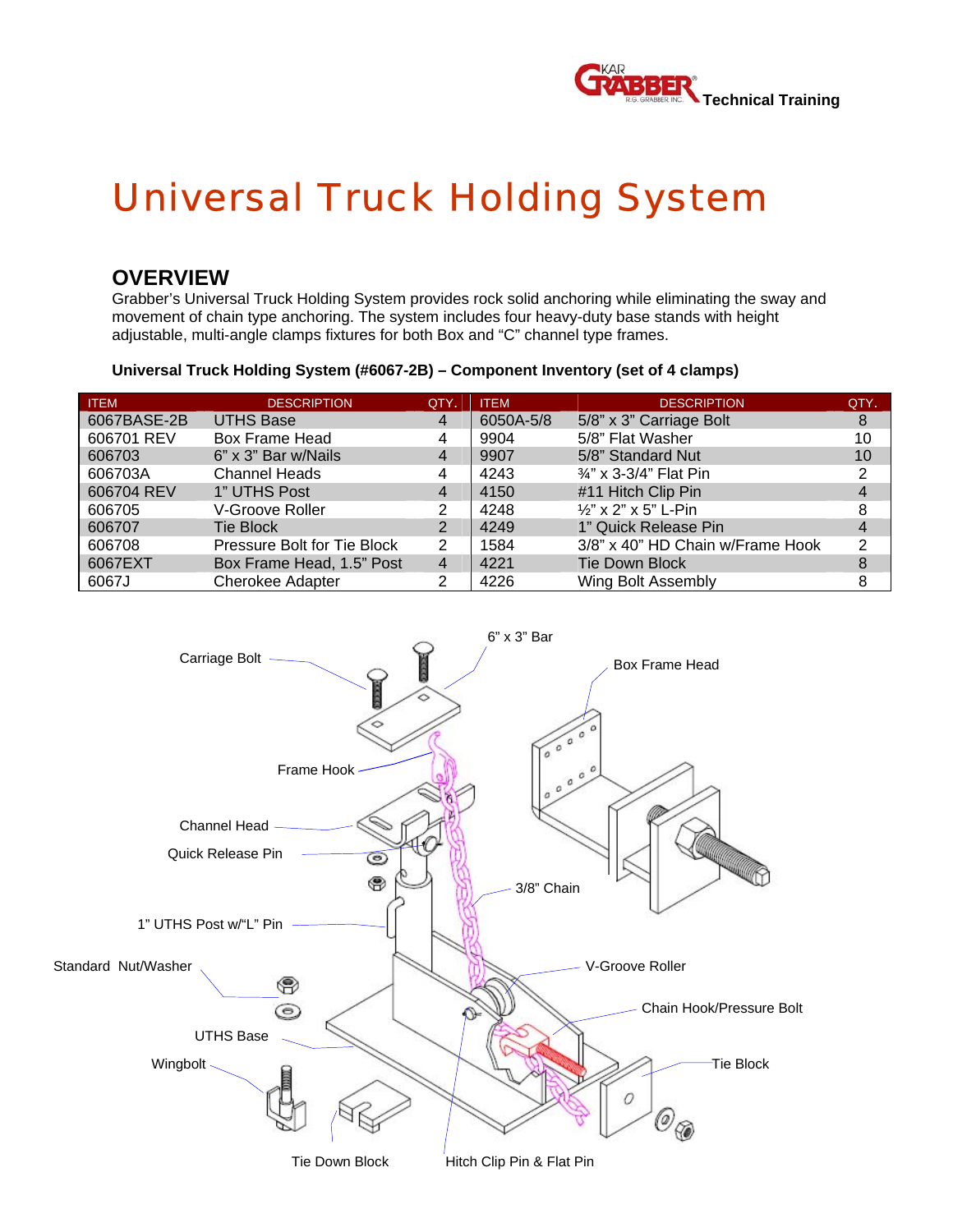

## **SET-UP INSTRUCTIONS**

**NOTE:** Full frame vehicles have either a Box type frame from front to rear or a "C" channel frame from front to rear. Some have Box frame rails in the front and "C" channel frames in the rear.

1. First, determine what type of frame the vehicle has. Box type frame vehicles will use the Box frame adapters "C" channel frames will use "C" channel adapters. Pin the Box frame adapters to the post in the base plate with the bolt facing outside of the vehicle, do the same on the other three clamps. *See figure 1* 

Position Tie down block in the center on each side of the UTHS base. Bolt to rack platform treadway using one Tie down block and one Wingbolt assembly on each side of base. *See figure 1A*

- 2. Lift the vehicle one side at a time. Place the base stand on the front of the center section, and then place the rear base stand at the rear of the center section. Lower the vehicle into the clamps and anchor the frame into the two clamp heads. **NOTE**: When repeating this on the opposite side of the vehicle it is very important to position the base stand clamps and pins in the exact same location to ensure the vehicle frame remains level for measuring and pulling.
- 3. To complete the set-up procedure tighten the bolts on all four clamp fixtures, then tighten the base to the tread way. The vehicle is now fully anchored and ready for measuring and repair pulls.
- 4. To avoid removing the fuel tank on some models you can use the "C" channel clamp head and insert the S-Hook provided into a hole on the outside of the frame rail, then tighten the chain using the S-hook roller and tie-back system.  *See figure 2*
- 5. If the vehicle has a "C" channel frame, follow the same procedure as above except using the "C" channel adapter jaws.  *See figure 3*